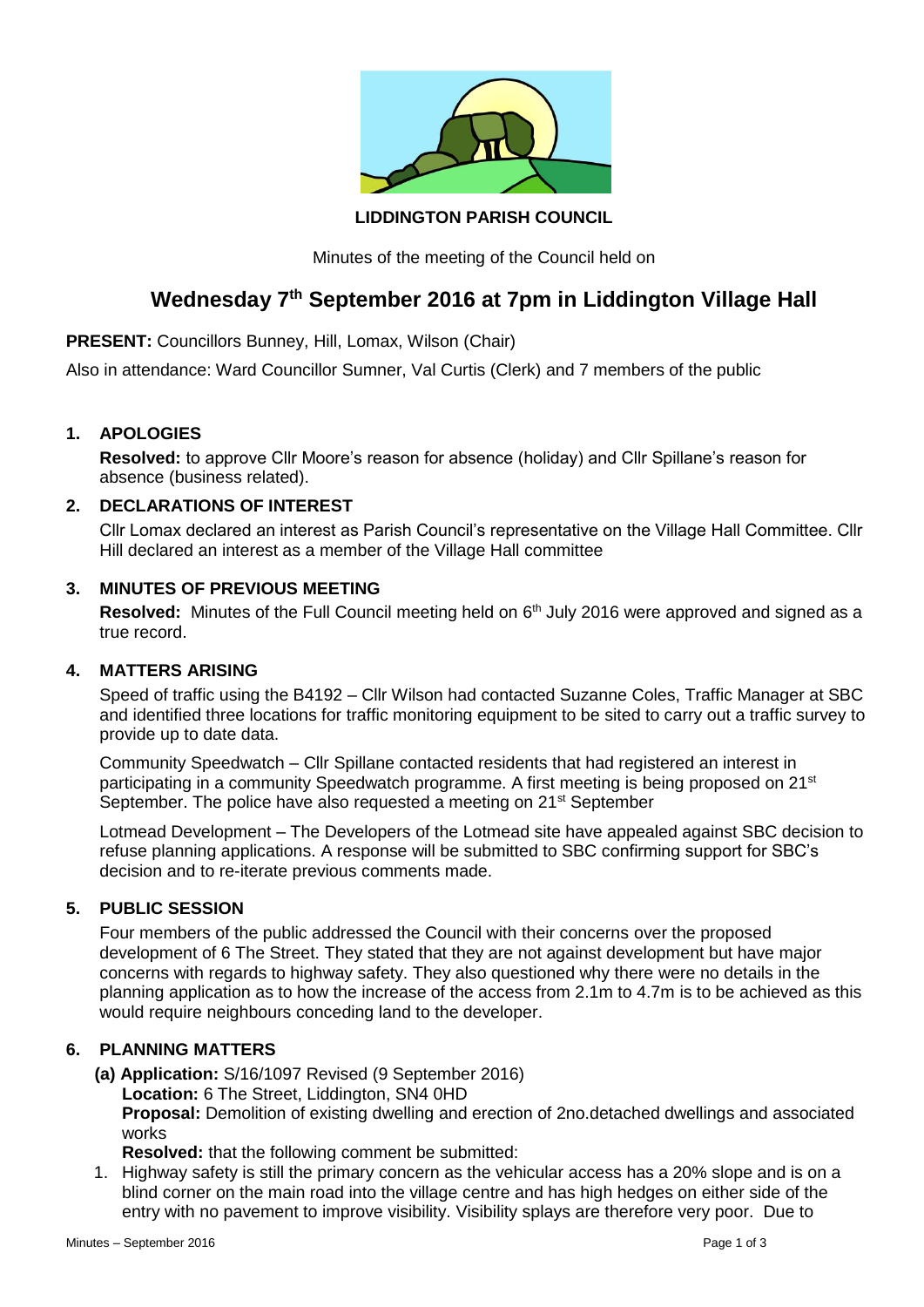parked cars on the opposite side of the road, traffic is regularly single lane on the entrance side of the road. These factors do not seem to have registered in the Highways officer's report. Indeed, his original report of 6<sup>th</sup> January 2016 to the former planning application S/15/1958 has just been repeated without the Parish Council's previous comments and the request for a site meeting with highways being accepted.

- 2. It is surprising that visibility splays and the actual location of hedges alongside the road do not seem to feature on any of the applicant's drawings concerning the access to the properties.
- 3. To assist with visibility for all users of The Street, the Parish Council requests that highway visibility mirrors are fitted on the opposite side of the road from the access point. This will help the vehicles exiting but it is doubtful whether this will be sufficient.
- 4. The boundary planting adjoining Ravenshaw and the front of the site should be permanent, slow growing and held in perpetuity for the benefits of the property owners and their neighbours.
- 5. Liddington Parish Council requests that permitted development rights are removed

If you think that these comments can be taken into account as part of a conditioned approval, then Liddington Parish Council is happy for this to be dealt with under delegated authority.

 **(b)** It was noted that the following applications had been granted permission:

S/16/1052 – 9 Spinney Close – erection of a conservatory S/16/0951 – 35 Purley Road – erection of two storey side and rear extension S/16/0985 – 14 The Street – change of use of part of the property from A1-A2 to C3 dwelling S/16/1173 – 26 The Street – erection of a two storey side extension, porch to front and new pitched roof over existing detached garage

# **7. WARD COUNCILLOR REPORT**

Cllr Sumner reported that SBC had decided to maintain the subsidy to the Wilts and West Berks bus services therefore Wanborough and Liddington bus service would remain as at present. The alternative bus service for the villages that had been proposed was too expensive to pursue further. He had attended a briefing about education provision in the NEV where details were provided for the secondary school. There is a further briefing in the next week re the Redlands Development. There was now an increase in the number of dwellings being proposed in the NEV to between 9,000 and 10,000 from the 8,000 originally proposed in the 2026 Local Plan.

# **8. VILLAGE MATTERS**

- **(a) To agree tasks for the Lengthsman to undertake this month –** Cllr Bunney to talk to Mark Reynolds and ask him to contact the Clerk Action – Clir Bunney Cllr Wilson to contact Rob Core from SBC to discuss clearing of the pavement at the side of B4192 **Action – Clir Wilson**
- **(b) To further determine if the Parish Council wishes to explore potential services transfers from the Borough Council –** Cllr Wilson had provided a list of items that the Parish Council would take responsibility for and a draft deed of agreement with SBC. The list of services will be used to obtain quotes and the draft deed of agreement will be sent to Kirsty Cole for comment and agreement **Action - Clerk Action** - Clerk

### **9. FINANCE**

It was **resolved** to approve payment of the following:

**(a) Invoices**

SBC – Ground maintenance charge April – September 2016 - £464.53

- To ratify payment made between meetings:
	- Gordon Wilson Travel expenses on Liddington PC business £95.40
- **(b) Direct Debit/Standing Orders**
	- Campaign to Protect Rural England (CPRE) annual membership £36.00

#### **(c) Budget Monitoring**

It was **resolved** to agree the current financial position and for an agreed sum to be transferred to a capital account